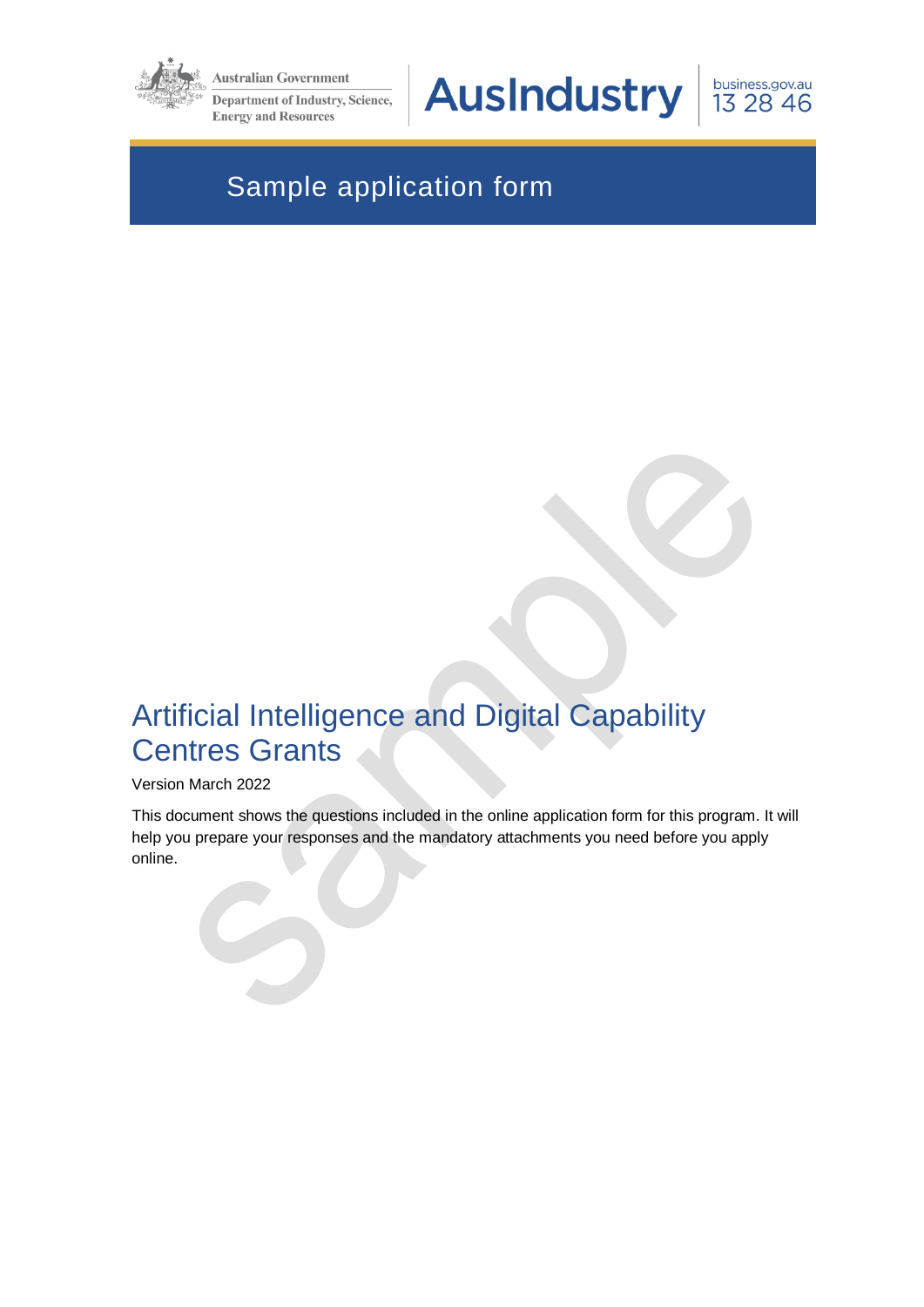## **Instructions**

The online form captures the information required by the department to assess and manage your application for services and funding.

The first page of the application page contains the following instructions.

## **Completing your application**

The application consists of separate pages as shown in the navigation menu on the left hand side of the portal page. You can navigate between pages using the menu or the buttons at the bottom of each page.

A red asterisk \* indicates a mandatory question. A warning message may appear if you have not completed all of the mandatory questions or if there is an issue with information you have entered.

#### **Saving your responses**

You can save your changes at any time by using the Save button.

To prevent you losing your work you should save often. The portal will time out after 30 minutes if you do not save. Typing or moving your mouse does not reset the time out.

You must use the Save and Continue button to validate the information on each page. If you use the menu to navigate between pages, you will be prompted on the final page to go back and validate all of the information you have entered. A green tick indicates a validated page.

You can modify saved responses up until you submit your application.

## **Participants**

You may invite others to assist in completing your application via the application summary page. To do this:

- Select the Participants button
- Enter the details

An email will be sent to the participant inviting them to assist with your application.

#### **Submitting your application**

You must complete every page of the application before you can submit.

You must also read and agree to the declaration which advises you of your responsibilities.

Check all your answers before you submit your application. After you submit, it will no longer be editable.

#### **Internet browsers supported by the portal**

We recommend that you use the following browsers for optimum functionality:

- On Windows: The latest versions of Mozilla Firefox, Google Chrome and Microsoft Edge
- On Mac: The latest versions of Safari and Google Chrome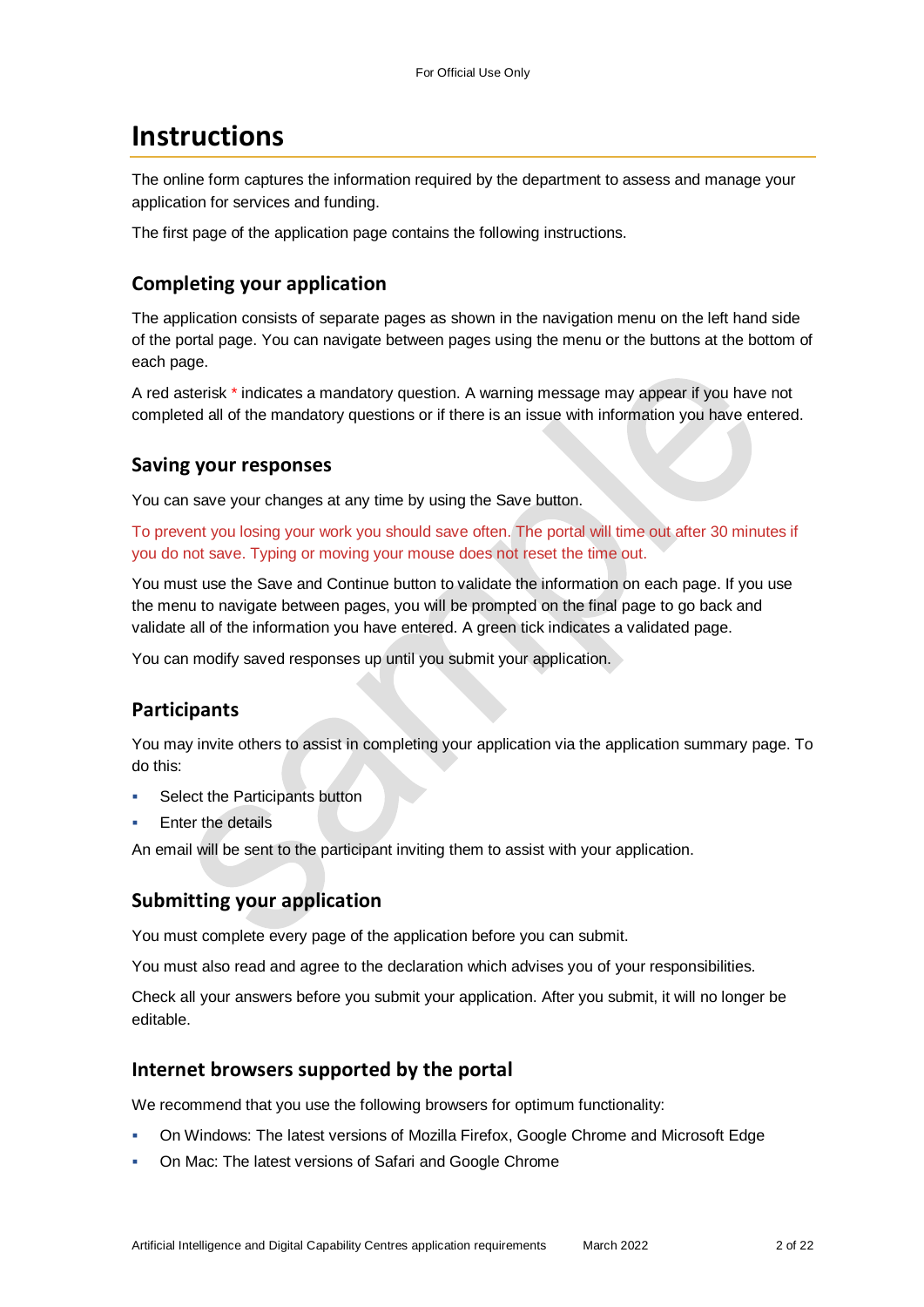## **Getting help**

If you require further assistance completing this form, **contact us** by email or web chat or on 13 28 46.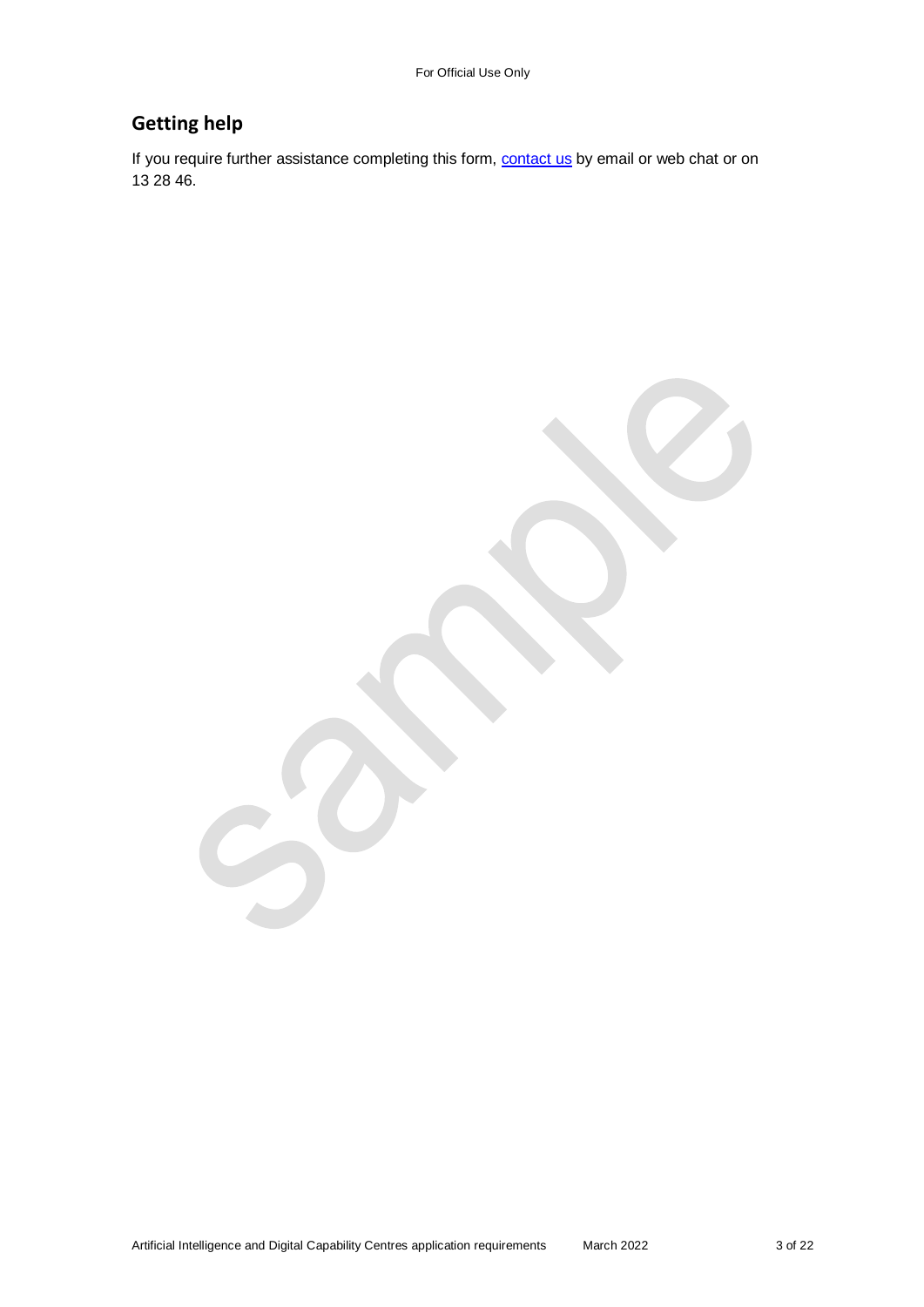# **A. Program selection**

#### Before you start your application, we need to first identify what type of entity is applying.

*Some programs we offer allow entities without an ABN to apply. The form is designed to accommodate these entities. However for this grant opportunity, an ABN is mandatory. If you do*  not have an ABN this grant opportunity will not appear in the program selection at the bottom of the *first page and you will not be able to continue.*

If you are a trustee applying on behalf of a trust we will need details of both the trust and trustee.

Before you start you should have the following details ready if they are applicable to you.

- Australian Business Number (ABN)
	- or
- Australian Company Number (ACN)
- Indigenous Corporation Number
- Australian Registered Body Number
- Australian Registered Scheme Number
- Incorporated Association Registration
- Co-operative Registration Number
- Charity status
- Not for profit status

Where applicable, international organisations will need to provide

- country of registration
- registration number

## **A.1. Program selection**

You must select from a drop-down menu the program that you are applying for. If you have been provided with an Invitation code, you will be able to enter it here which will select the program for you.

- Field 1 select Artificial Intelligence and Digital Capability Centres
- Field 2 select Artificial Intelligence and Digital Capability Centres

*When you have selected the program, the following text will appear.*

This grant opportunity will run over four years from 2021-2022 to 2024-2025.

The grant opportunity was announced as part of the Artificial Intelligence Action Plan, which itself is part of the Digital Economy Strategy. Up to \$44 million is available for this grant opportunity.

The objectives of the program are to establish a 'front door' for small and medium enterprises (SMEs) to:

- access the capabilities, innovative technologies, expertise and advice to adopt, adapt, test and deploy AI technologies
- connect with local customers, opportunities, networks, experts and supply chains to lift productivity, increase revenue and create jobs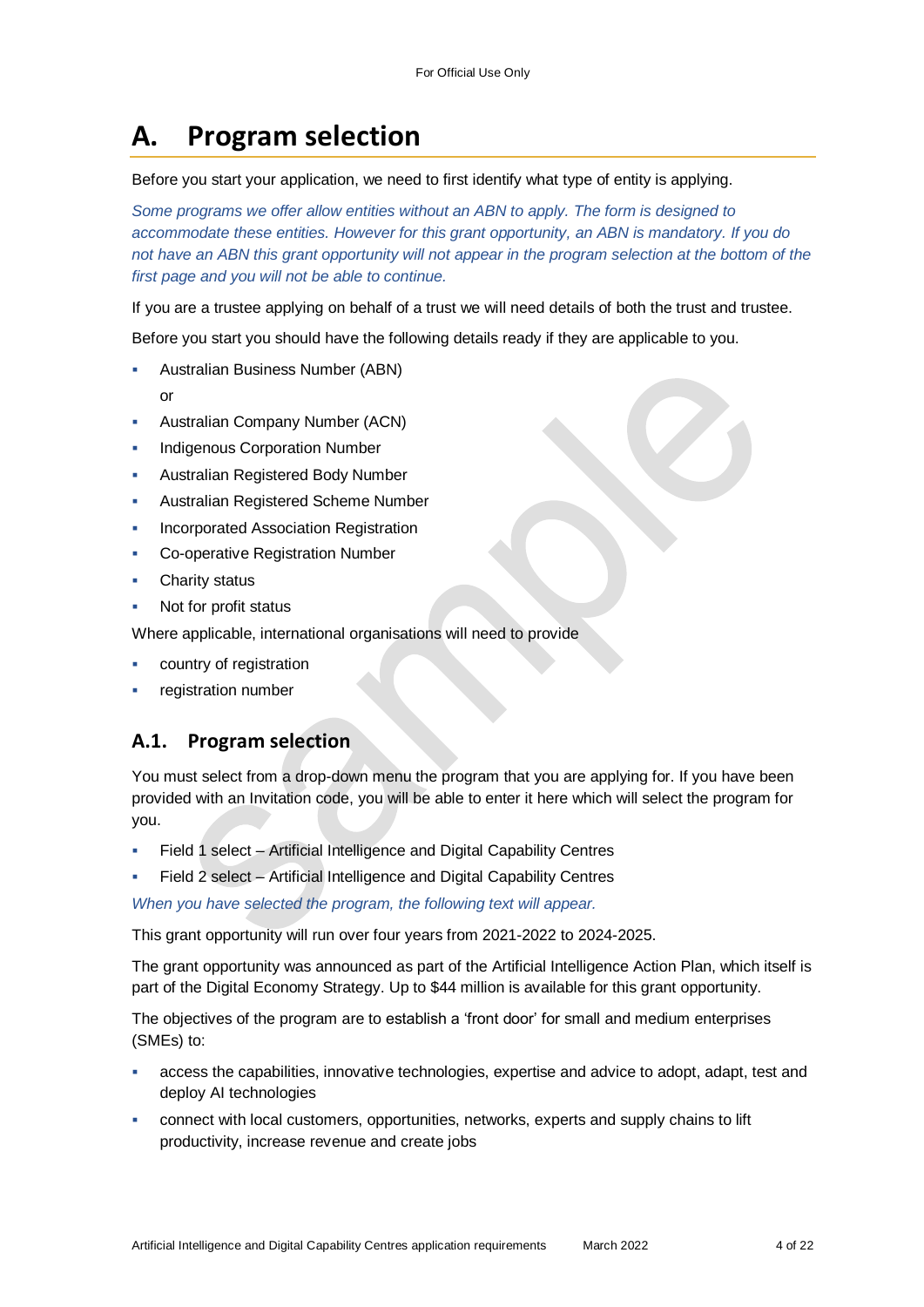- foster collaboration with local business, industry, research organisations, investors and other partners to accelerate development, upskill the workforce and solve industry challenges
- promote local capabilities and showcase AI in action to drive commercialisation and export of novel and improved products, processes and services.

The maximum grant amount is \$11 million. The grant amount will be up to 75 per cent of eligible project expenditure.

You should read the [grant opportunity guidelines](https://business.gov.au/grants-and-programs/ai-digital-capability-centres#key-documents) and [sample grant agreements](https://business.gov.au/grants-and-programs/ai-digital-capability-centres#key-documents) before filling out this application. We recommend you keep the guidelines open as you are completing your application so you can refer to them when providing your responses.

You may submit your application at any time up until 5.00pm AEST on Thursday 12 May 2022. Please take account of time zone differences when submitting your application.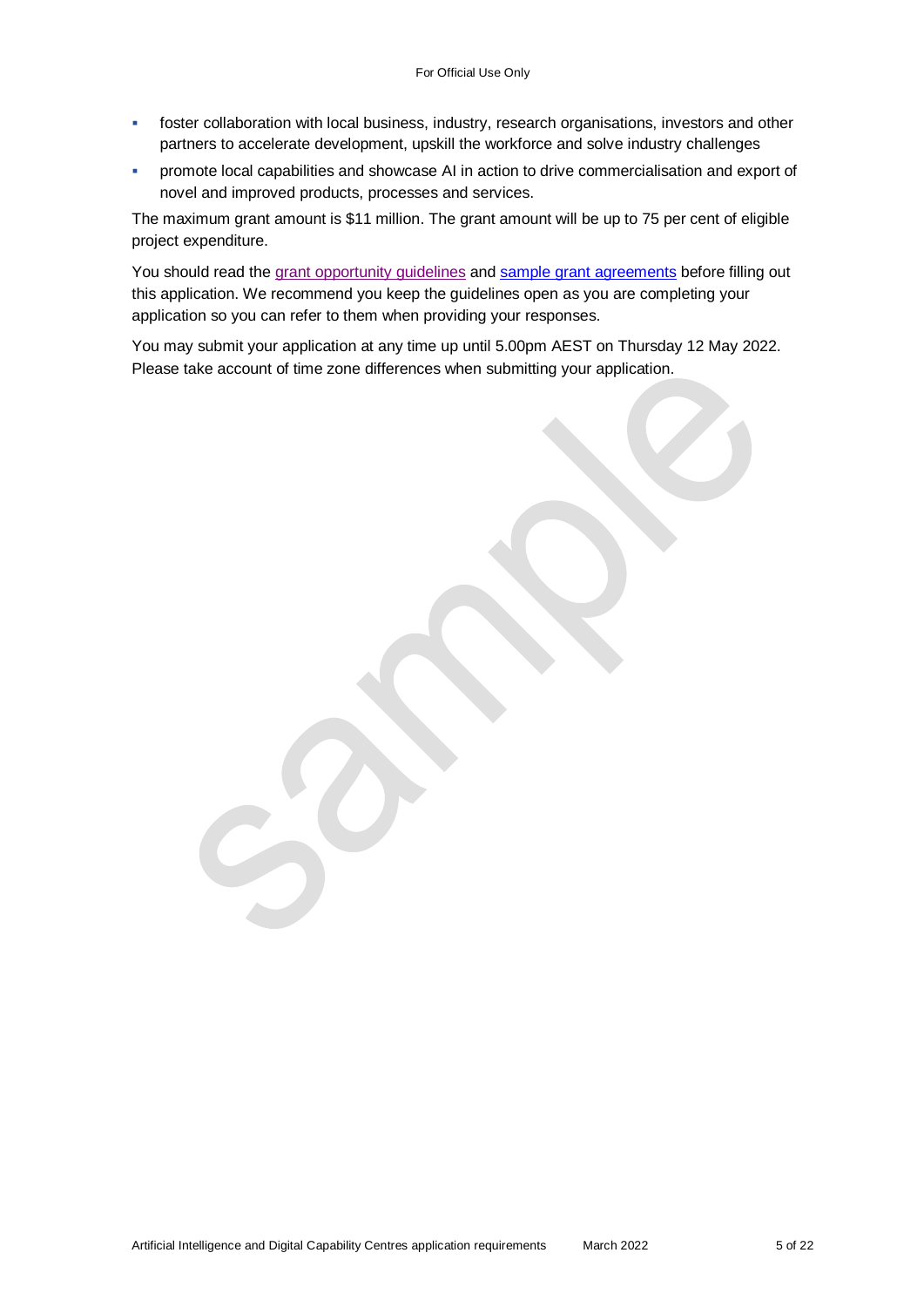# **B. Eligibility**

We will ask you the following questions to establish your eligibility for the Artificial Intelligence and Digital Capability Centres grant opportunity.

*Questions marked with an asterisk are mandatory.* 

- Select which type of entity your organisation is \*
	- an entity, incorporated in Australia
	- a publicly funded research organisation (PFRO) as defined in Section 14 (however a Commonwealth, State, Territory or local government body is not eligible)
	- none of the above

*You must select one of the eligible options from a drop down menu to proceed to next question.*

 Do you certify that your project is supported by project partners and a lead organisation including at least one Australian industry partner (such as domestic AI or technology firms)?\*

*You must answer yes to proceed to next question.*

 Do you certify that your project is supported by your board (or chief executive officer or equivalent if there is no board), and that you can complete the project and meet the costs of the project not covered by grant funding?\*

*You must answer yes to proceed to next question.*

 Do you certify that you have or will have relevant intellectual property arrangements in place in order to undertake your project?\*

*You must answer yes to proceed to next question.*

- Do you certify that your activities will support the creation of AI products or services by SMEs primarily for an overseas or interstate market?
- Do you certify that your activities will support the use of AI or digital capability within an SME to create or improve products or services primarily for an overseas or interstate market?\*

*You must answer yes to one of these questions to proceed to next question.*

# **C. Applicant address**

## **C.1. Applicant street address**

You must provide your street address

*When you start typing the address in the field you can select the correct one from the drop down list that appears. If it is not there you can enter manually.*

## **C.2. Applicant postal address**

You must provide your postal address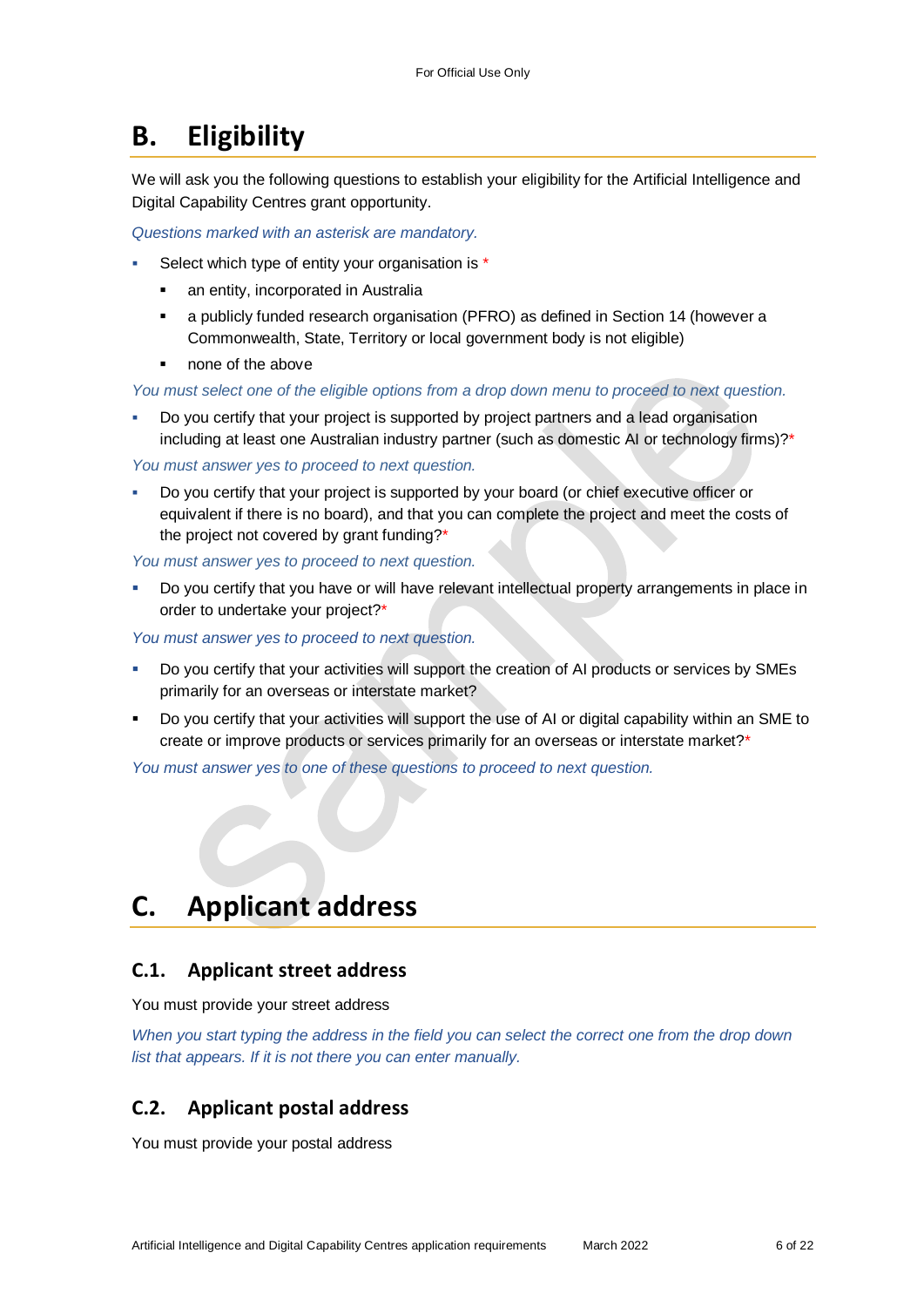*When you start typing the address in the field you can select the correct one from the drop down list that appears. If it is not there you can enter manually.*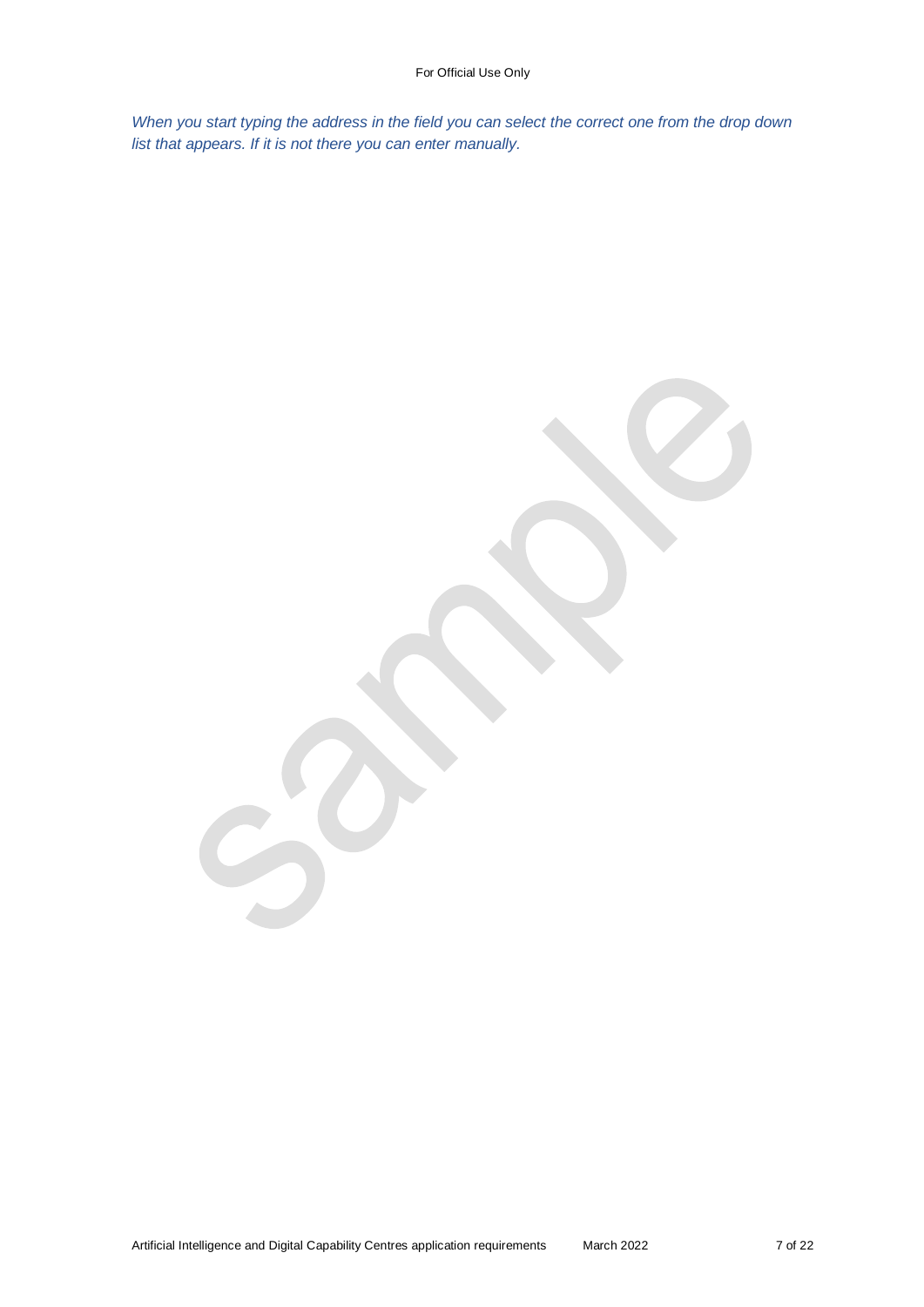# **D. About your organisation**

*We collect the following data from all applicants across all grant programs. We use this data to better understand your organisation and to help us develop better policies and programs.*

## **D.1. Latest financial year figures**

*All values must be whole numbers. For example*

*6.5 months should be presented as 7 months*

*\$2 million should be presented as \$2,000,000*

- Has the applicant existed for a complete financial year?
- If no, enter the number of months completed in the financial year to date.

You must provide the following financial information about the applicant organisation for the financial year you have entered above.

*Values must be that of the entity applying (the 'applicant'), regardless of whether the entity belongs to a consolidated group for tax purposes.*

*These fields are mandatory and entering \$0 is acceptable if applicable for your organisation.*

Sales revenue (turnover)

*Total revenue from the sale of goods and services, as reported in your organisation's Business Activity Statement (BAS).*

Export revenue

*Total revenue from export sales, as reported in your organisation's Business Activity Statement (BAS).*

R&D expenditure

*Expenditure on research and development, i.e. creative work undertaken on a systematic basis in order to increase the stock of knowledge, including knowledge of humankind, culture and society, and the use of this stock of knowledge to devise new applications.*

Taxable income

*Taxable income or loss as per your organisation's income tax return form.*

Number of employees (headcount)

*Number of individuals who are entitled to paid leave (sick and holiday), or generate income from managing your organisation. This should include working proprietors and salaried directors.*

Number of independent contractors (headcount)

*Number of individuals engaged by your organisation under a commercial contract (rather than an employment contract) to provide employee-like services on site.*

## **D.2. Your ANZSIC code**

Provide from a drop-down menu:

 your organisation's main revenue earning division under the Australian and New Zealand Standard Industrial Classification [\(ANZSIC\)](https://www.abs.gov.au/ausstats/abs@.nsf/0/20C5B5A4F46DF95BCA25711F00146D75?opendocument).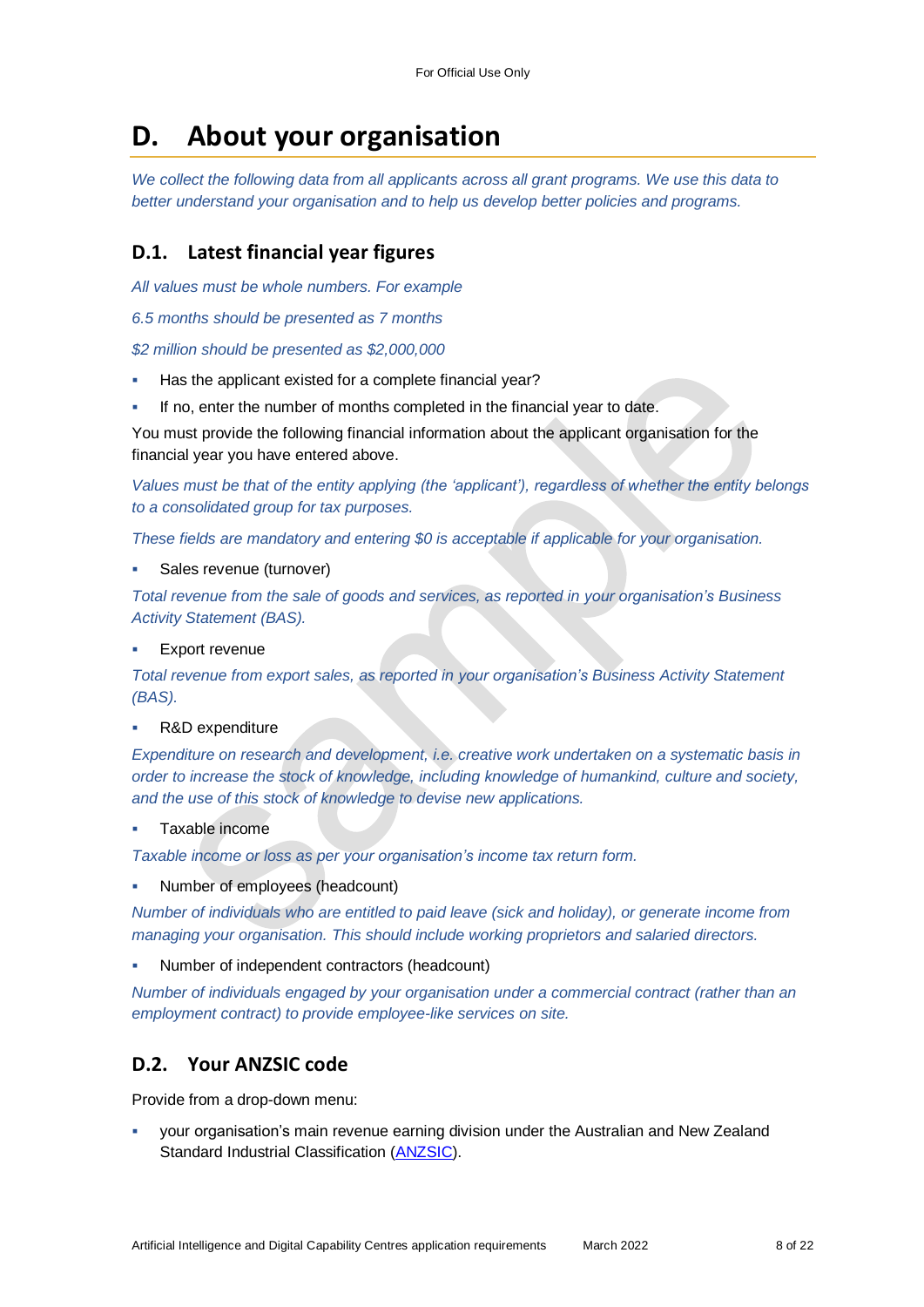your organisation's main revenue earning class under the Australian and New Zealand Standard Industrial Classification [\(ANZSIC\)](https://www.abs.gov.au/ausstats/abs@.nsf/0/20C5B5A4F46DF95BCA25711F00146D75?opendocument).

#### **D.3. Indigenous organisation**

Is your organisation Indigenous owned?

*An organisation is considered Indigenous owned where at least 51% of the organisation's members or proprietors are Indigenous.*

Is your organisation Indigenous controlled?

*An organisation is considered Indigenous controlled where at least 51% of the organisation's board or management committee is Indigenous.*

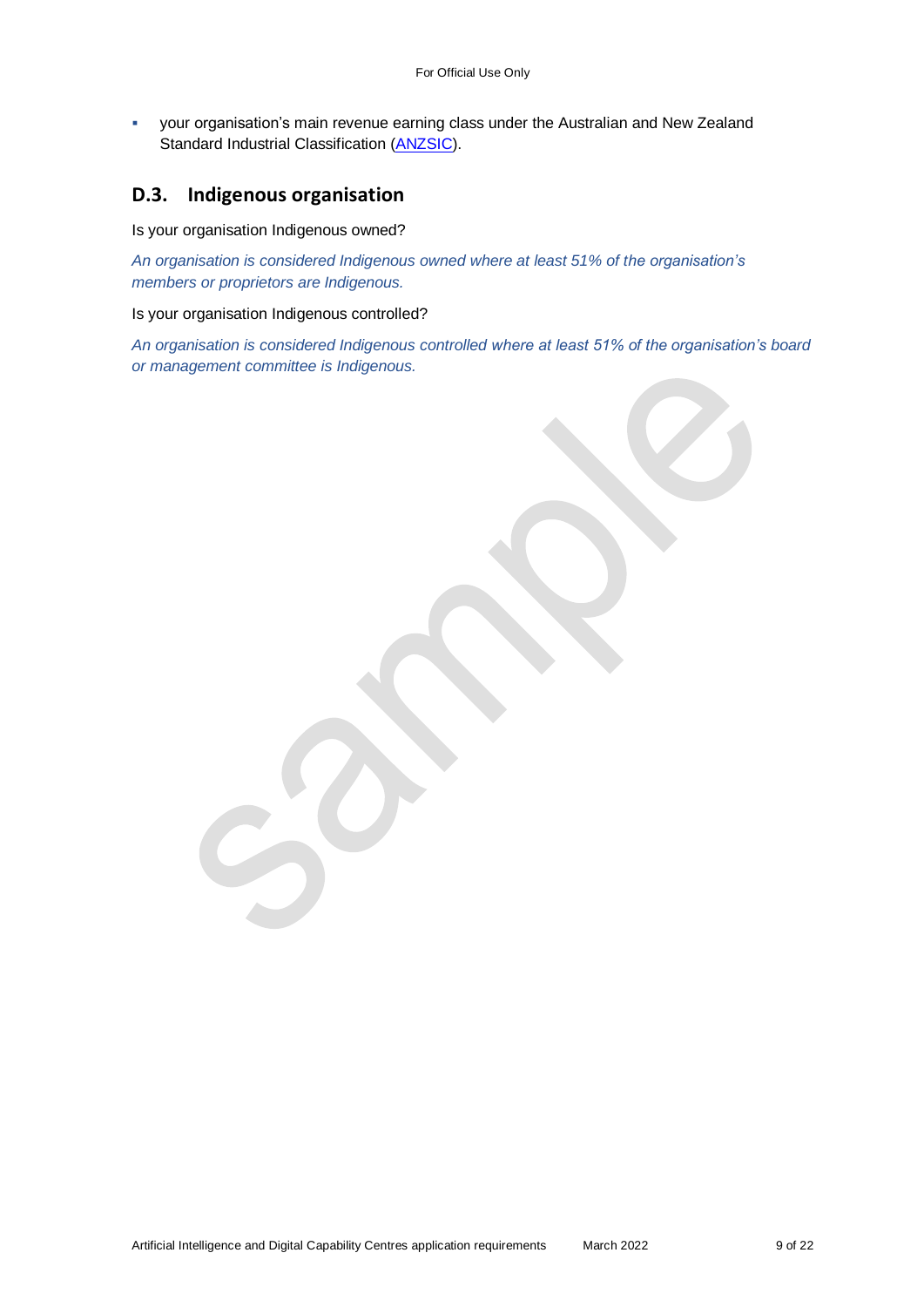# **E. Project information**

On this page you must provide the detailed information about your proposed project.

*If your application is successful, we will publish some grant details on GrantConnect and other government publications. Published details include:*

- *name of the grant recipient*
- *a project title*
- *a brief project description and its intended outcome*
- *amount of grant funding awarded.*

#### **E.1. Project title and description**

Provide a project title.

*Your response is limited to 75 characters including spaces and does not support formatting.* 

Provide a brief project description.

*Your response is limited to 750 characters including spaces and does not support formatting.* 

*Ensure your project description focuses on your project's key activities and outcomes. Outline what it is you are going to do and how it will benefit Australian businesses.*

#### **E.2. Detailed project description and key activities**

*This information will be included in your grant agreement if your application is successful.*

Provide a detailed description of your project including the project scope and key activities.

*Your response is limited to 5000 characters including spaces and does not support formatting.* 

You must also provide a project plan which you should attach later in your application. Refer to the grant opportunity guidelines for the requirements of the project plan.

#### **E.3. Project outcomes**

*This information will be included in your grant agreement if your application is successful.*

Provide a summary of the expected project outcomes.

*Your response is limited to 5000 characters including spaces and does not support formatting.*

## **E.4. Project duration**

*Your project must be completed in line with the dates provided in the grant opportunity guidelines. The project length will be calculated by the start and end dates you enter. Your project cannot have a start date before 27 May 2022 and must be completed by 31 March 2025.*

*The start and end dates you enter here will drive the visible financial years in the project budget on the next page.*

- Estimated project start date (*27 May 2022*)
- Estimated project end date (*31 March 2025*)
- Estimated project length (in months)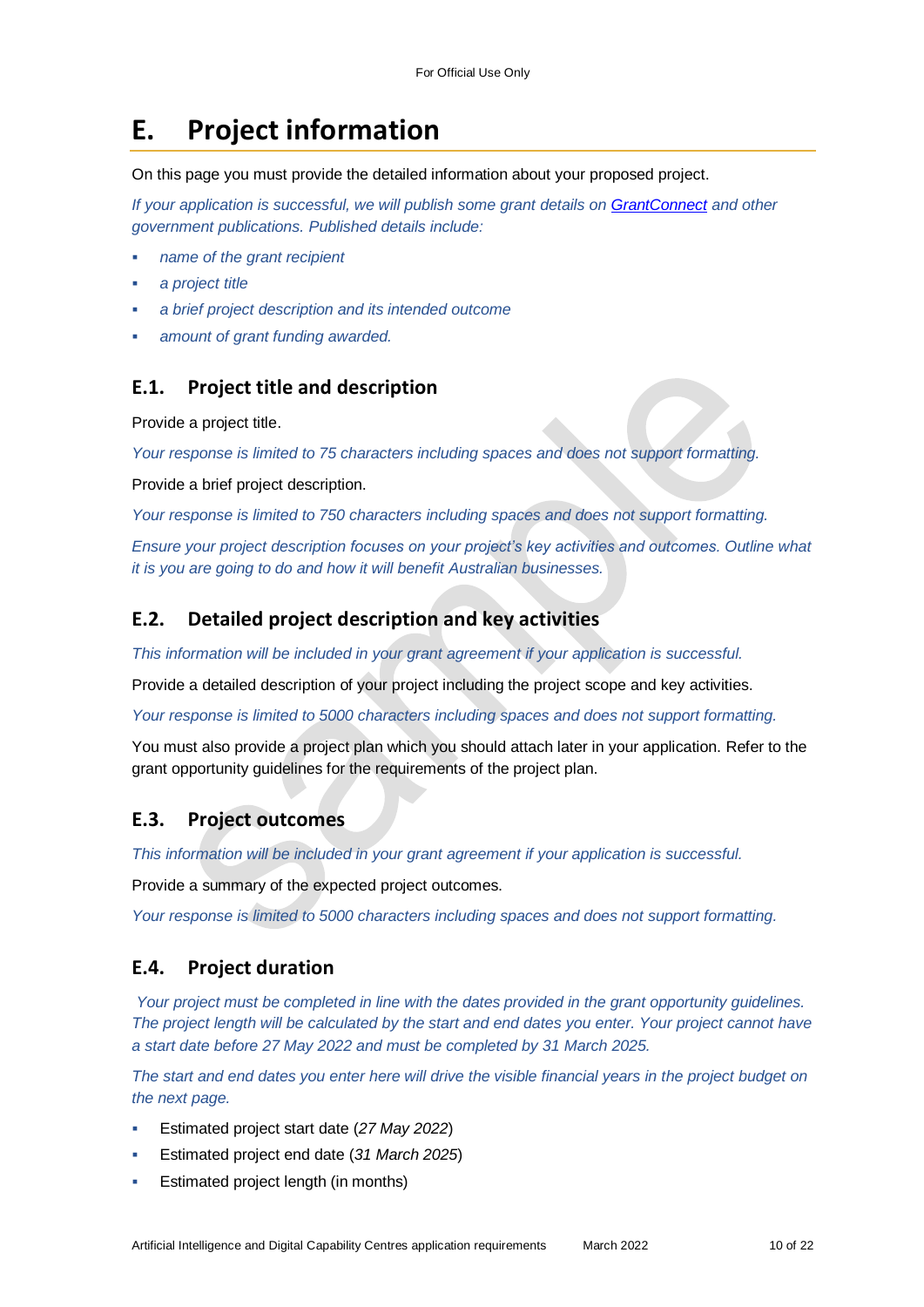## **E.5. Project milestones**

Provide details on the project milestones including the key activities occurring at each milestone. You can add up to 10 milestones.

*The milestone start and end dates must be between the project start and end dates.* 

Milestone title

*Your response is limited to 100 characters including spaces and does not support formatting.*

**Description** 

*Your response is limited to 750 characters including spaces and does not support formatting.*

- Estimated start date
- Estimated end date

#### **E.6. Project location**

You must provide the address where your project will be undertaken and the estimated percentage of project value expected to be undertaken at that site. If you have multiple sites you must add the address of each site.

*A project site must be a street address. Do not provide a postal address, institution or building name.* 

- Project site address
- Estimated percentage of project value expected to be undertaken at site

## **E.7. Disclosure of financial penalties**

T**emplate instructions:** Delete this section if not required.

Have any of your board members, management or persons of authority been subject to any pecuniary penalty, whether civil, criminal or administrative, imposed by a Commonwealth, state, or territory court or a Commonwealth, state, or territory entity?

If yes, provide details of the penalty.

*Your response is limited to 750 characters including spaces and does not support formatting.*

## **E.8. Foreign affiliations**

Does your project receive any funding or non-financial support from a foreign source?

If yes, provide details of the foreign financial support.

*Your response is limited to 750 characters including spaces and does not support formatting.*

Do any entities or key personnel involved with the project receive financial support or benefits from a foreign source?

If yes, provide details of the arrangement.

*Your response is limited to 750 characters including spaces and does not support formatting.*

Do any entities or key personnel involved with the project have any current or former association with a foreign talent program?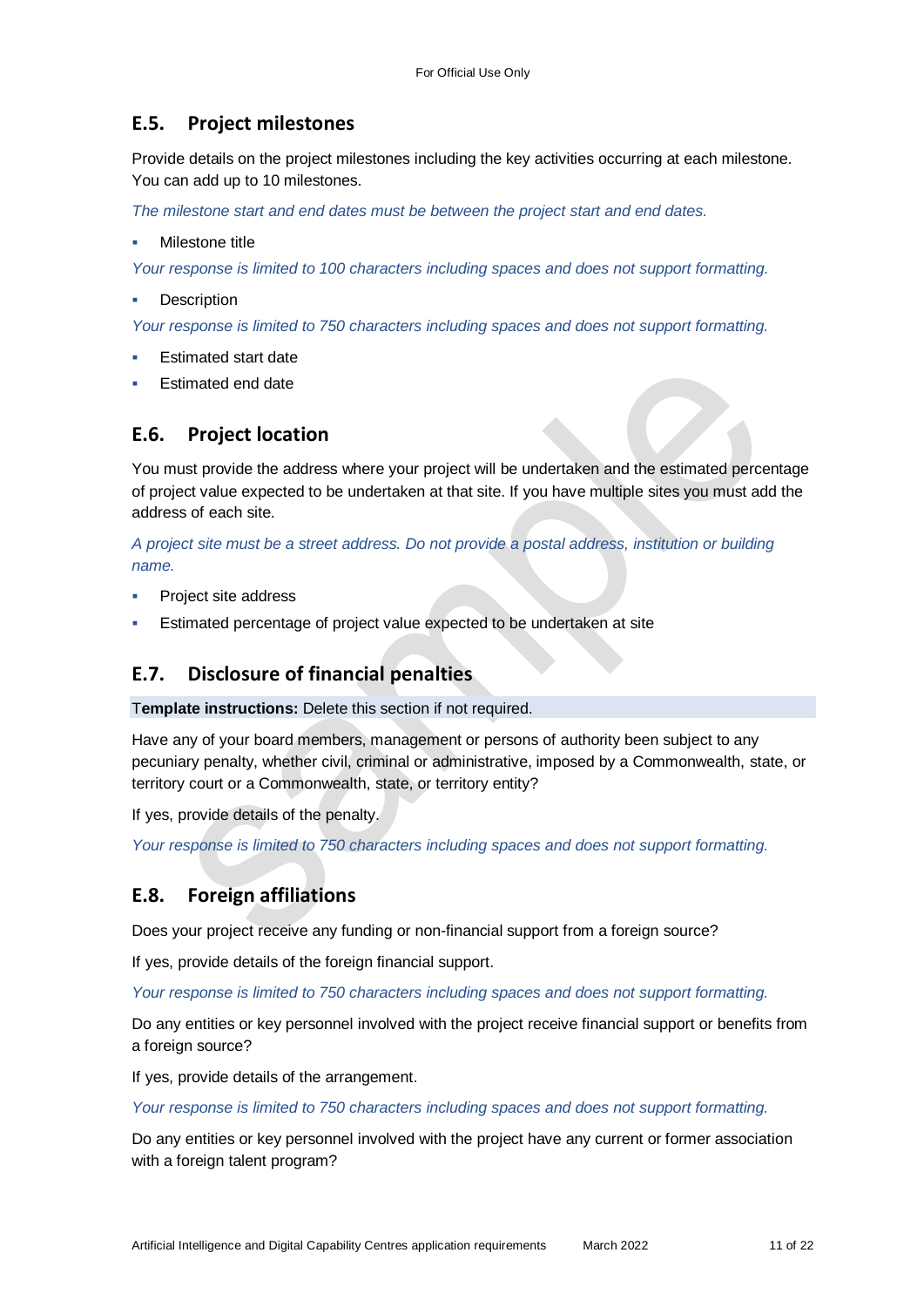If yes, provide details of the foreign talent program.

*Your response is limited to 750 characters including spaces and does not support formatting.*

Do any entities or key personnel involved with the project have any ties to a foreign government, military or state-owned enterprise?

If yes, provide details of the affiliations or associations.

*Your response is limited to 750 characters including spaces and does not support formatting.*

#### **E.9. National security plan**

Does your organisation have a plan or framework in place to manage any potential security risks associated with the project and your organisation more broadly?

*This includes protecting your organisation from potential national security risks including cyber security threats and the secure handling of data. We may ask for a copy of your plan or framework at a later stage.*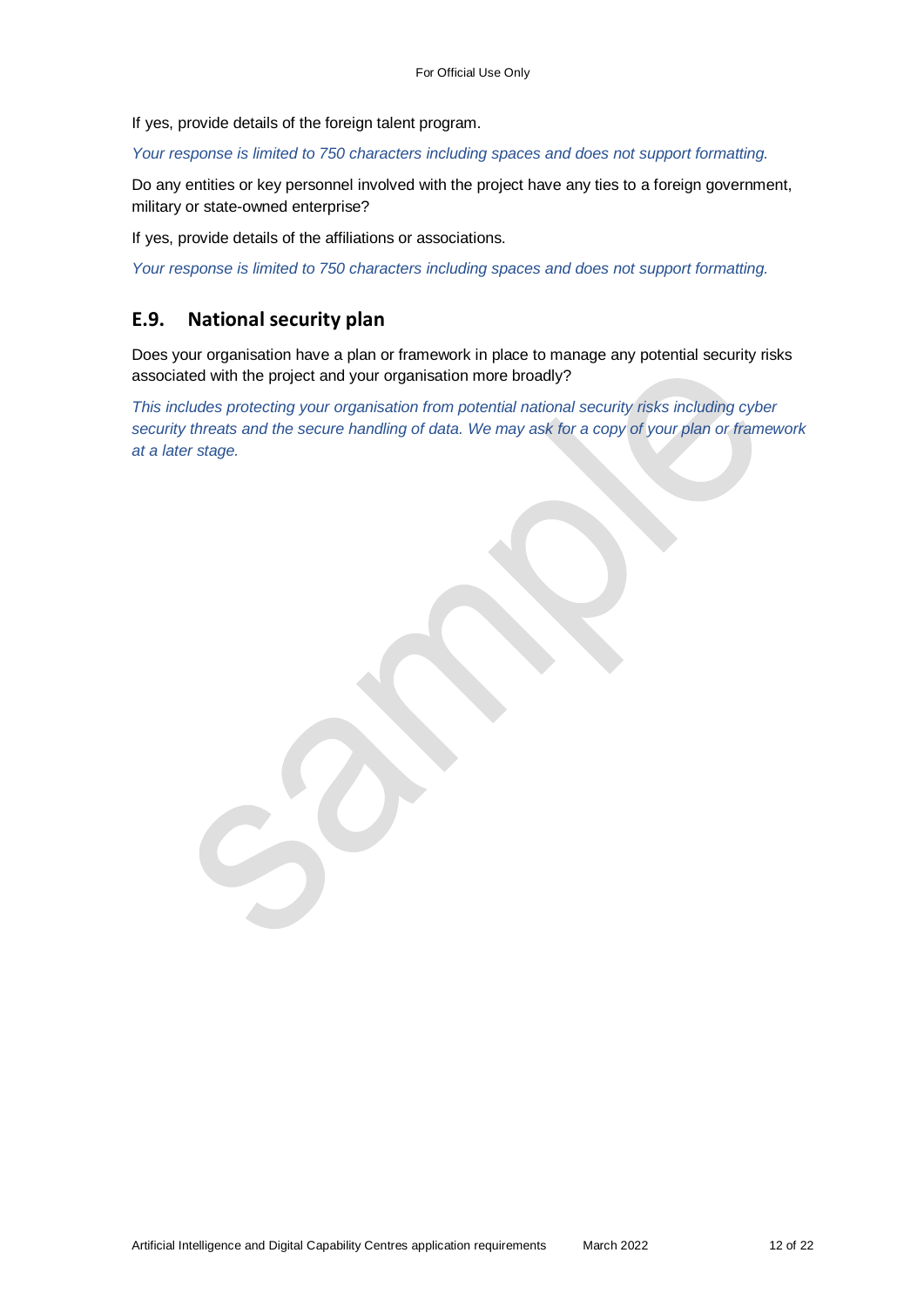# **F. Project budget**

### **F.1. Project budget summary**

Provide a summary of your eligible project expenditure over the life of the project.

*If you are registered for GST, enter the GST exclusive amount. If you are not registered for GST, enter the GST inclusive amount. We only provide grant funding based on eligible expenditure. Refer to the guidelines for guidance on eligible expenditure.*

The financial years below are derived from the project start and end dates you entered on the previous page. If incorrect, you must ensure all amounts below are zero before going back to the previous page to update your project duration.

*You must attach a detailed project budget later in the application form. Refer to the grant opportunity guidelines for the requirements of the budget.*

*The cost of an independent audit of project expenditure (where we request one) is limited up to a maximum of 1 per cent of total eligible project expenditure*

*The maximum salary for an employee, director or shareholder, including packaged components that you can claim through the grant is \$175,000 per financial year. The grant amount will be up to 75 per cent of eligible project expenditure.*

| Type of expenditure | <b>Head of expenditure</b> | <b>Financial Year</b> | <b>Cost</b>               |
|---------------------|----------------------------|-----------------------|---------------------------|
| Project expenditure |                            |                       | \$                        |
|                     | Labour                     |                       | $\boldsymbol{\mathsf{S}}$ |
|                     |                            | 2022/23               | \$                        |
|                     |                            | 2023/24               | \$                        |
|                     |                            | 2024/25               | \$                        |
|                     | Labour On Costs            |                       |                           |
|                     |                            | 2022/23               | \$                        |
|                     |                            | 2023/24               | \$                        |
|                     |                            | 2024/25               | \$                        |
|                     | Contract expenditure       |                       | \$                        |
|                     |                            | 2022/23               | \$                        |
|                     |                            | 2023/24               | \$                        |
|                     |                            | 2024/25               | \$                        |
|                     | Domestic Travel            |                       | \$                        |
|                     |                            | 2022/23               | \$                        |
|                     |                            | 2023/24               | \$                        |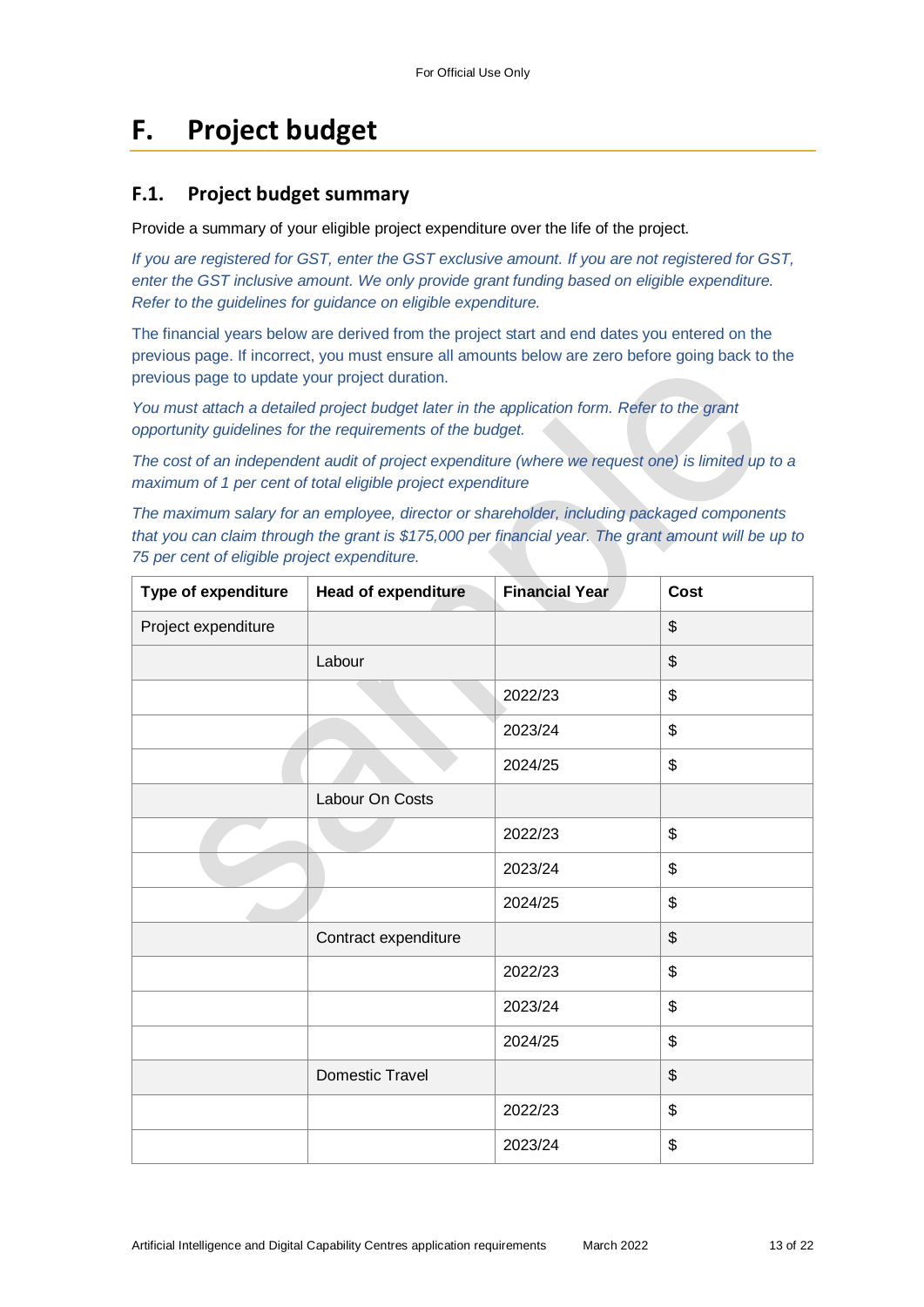| Type of expenditure | Head of expenditure               | <b>Financial Year</b> | <b>Cost</b>    |
|---------------------|-----------------------------------|-----------------------|----------------|
|                     |                                   | 2024/25               | \$             |
|                     | <b>International Travel</b>       |                       | \$             |
|                     |                                   | 2022/23               | \$             |
|                     |                                   | 2023/24               | \$             |
|                     |                                   | 2024/25               | \$             |
|                     | Workshops and<br>conference costs |                       | \$             |
|                     |                                   | 2022/23               | \$             |
|                     |                                   | 2023/24               | \$             |
|                     |                                   | 2024/25               | $\frac{1}{2}$  |
|                     | Staff training                    |                       | \$             |
|                     |                                   | 2022/23               | $\pmb{\$}$     |
|                     |                                   | 2023/24               | \$             |
|                     |                                   | 2024/25               | \$             |
|                     | Capital expenditure               |                       | \$             |
|                     |                                   | 2022/23               | \$             |
|                     |                                   | 2023/24               | \$             |
|                     |                                   | 2024/25               | \$             |
|                     | Independent Audit                 |                       | \$             |
|                     |                                   | 2022/23               | \$             |
|                     |                                   | 2023/24               | \$             |
|                     |                                   | 2024/25               | \$             |
|                     | Other eligible<br>expenditure     |                       | \$             |
|                     |                                   | 2022/23               | \$             |
|                     |                                   | 2023/24               | \$             |
|                     |                                   | 2024/25               | \$             |
| Total               |                                   |                       | $$\mathbb{S}$$ |

## **F.2. Source of funding**

In this section you must provide details of how you will fund the project.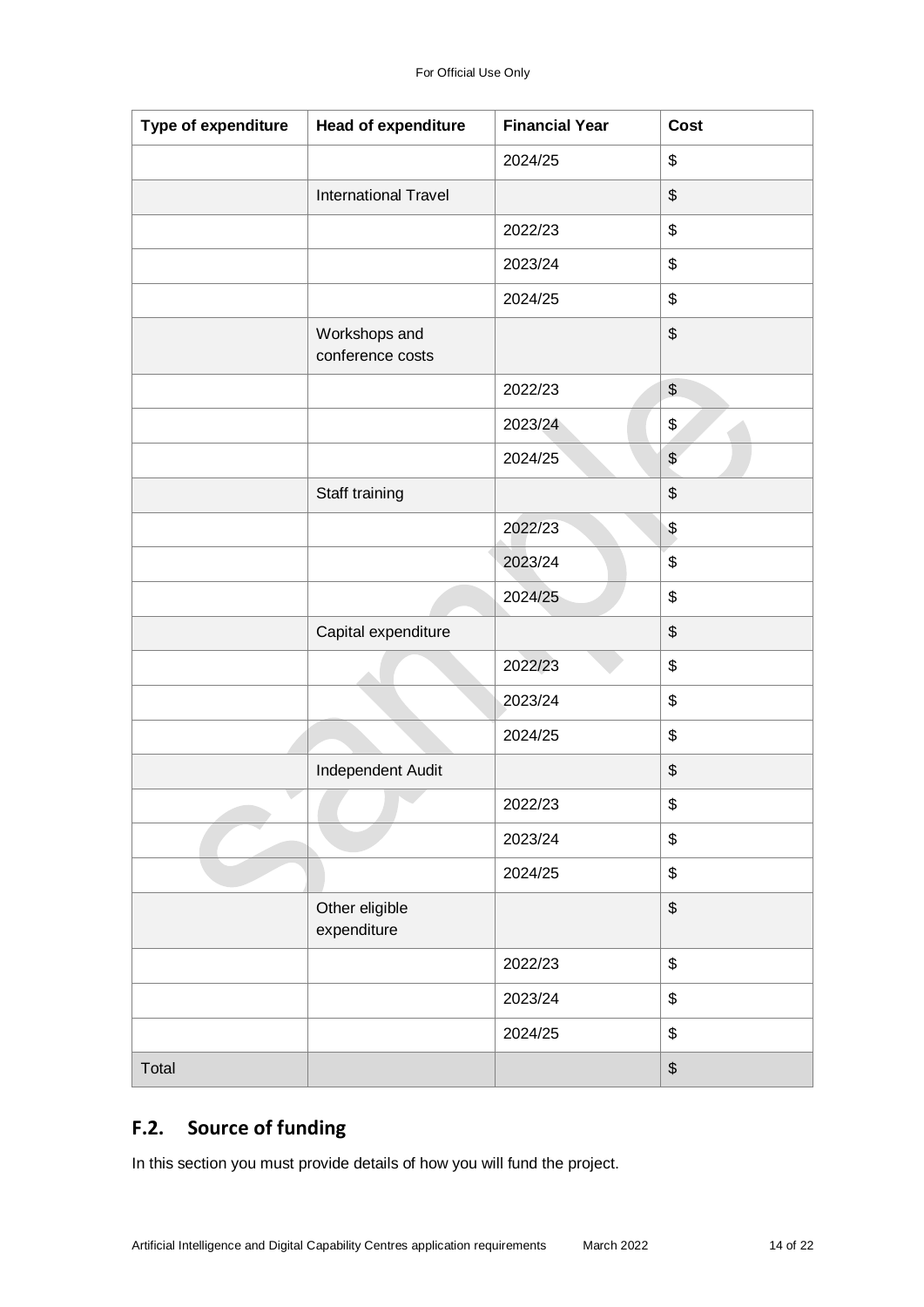*The total of all sources of funding, should be equal to your total project expenditure in the section above. Sources of funding include:*

- *grant amount sought*
- *your contribution*
- *other contributions as allowed in the grant opportunity guidelines*

#### **F.3. Grant amount sought**

You must enter the amount of grant funding you are requesting. We will add GST to this where applicable.

*The grant amount can be up to 75% of total eligible project expenditure up to a maximum of \$11 million.*

#### **F.4. Contributions**

You will need to provide the following information for all other sources of funding

- Name of contributor
- Type of contributor

*Contributors are divided into the following types*

- o *Your contribution*
- o *Other non-Commonwealth government grants*
- o *Other non-government contribution*
- Value of contribution (cash and/or in-kind)
- Date due of contribution
- **Description**

*You may need to provide details around whether your contribution is sourced from bank loans, equity or cash flow etc.*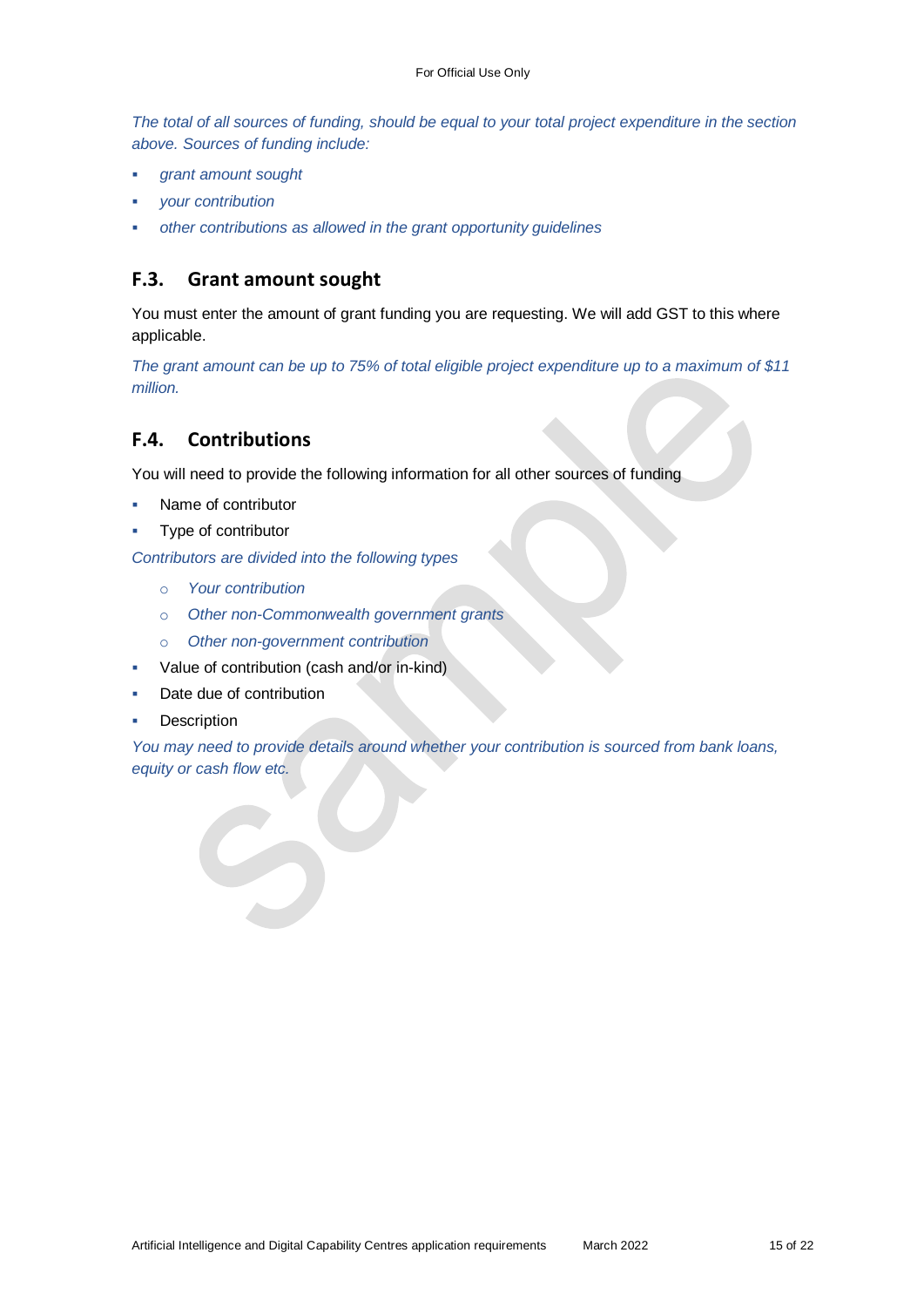# **G. Assessment criteria**

We will assess your application based on the weighting given to each criterion and against the indicators listed beneath each criterion. We will only consider funding applications that score at least 50 per cent against each criterion as these represent best value for money.

*The amount of detail and supporting evidence you provide should be commensurate with the project size, complexity and grant amount requested. You should define, quantify and provide evidence to support your answers.*

## **G.1. Assessment criterion 1 (30 points)**

*Your response is limited to 5000 characters including spaces and does not support formatting.* 

**How your proposed Capability Centre will support SMEs to commercialise their AI products and services.**

You should demonstrate this by identifying:

- How you will support Australian AI solutions and products to be commercialised and exported across Australian markets and/or markets in other countries
- How you will attract private sector investment in AI technologies.

## **G.2. Assessment criterion 2 (20 points)**

*Your response is limited to 5000 characters including spaces and does not support formatting.* 

#### **How your proposed Capability Centre will lower the barriers of entry for AI adoption by providing SMEs with access to AI expertise and technology.**

You should demonstrate this by identifying:

- the focus area(s) from the National Manufacturing Priorities (Appendix A of guidelines) that your Capability Centre will deliver in and the market need for your proposed Capability Centre
- how your proposed Capability Centre will help SMEs to adopt AI by providing access to innovative technology, experts and advice
- how you will reduce barriers to AI adoption that have previously been reported by SMEs.

## **G.3. Assessment criterion 3 (20 points)**

#### *Your response is limited to 5000 characters including spaces and does not support formatting.*

#### **How your proposed Capability Centre will improve the skills, confidence and capability of SMEs to adopt, adapt and develop AI solutions.**

You should demonstrate this by identifying:

- how your Capability Centre will increase the capability of SMEs to confidently engage with and adopt, develop and adapt responsible AI
- the services your Capability Centre will provide to SMEs to equip them with the skills and knowledge to work with AI and digital technologies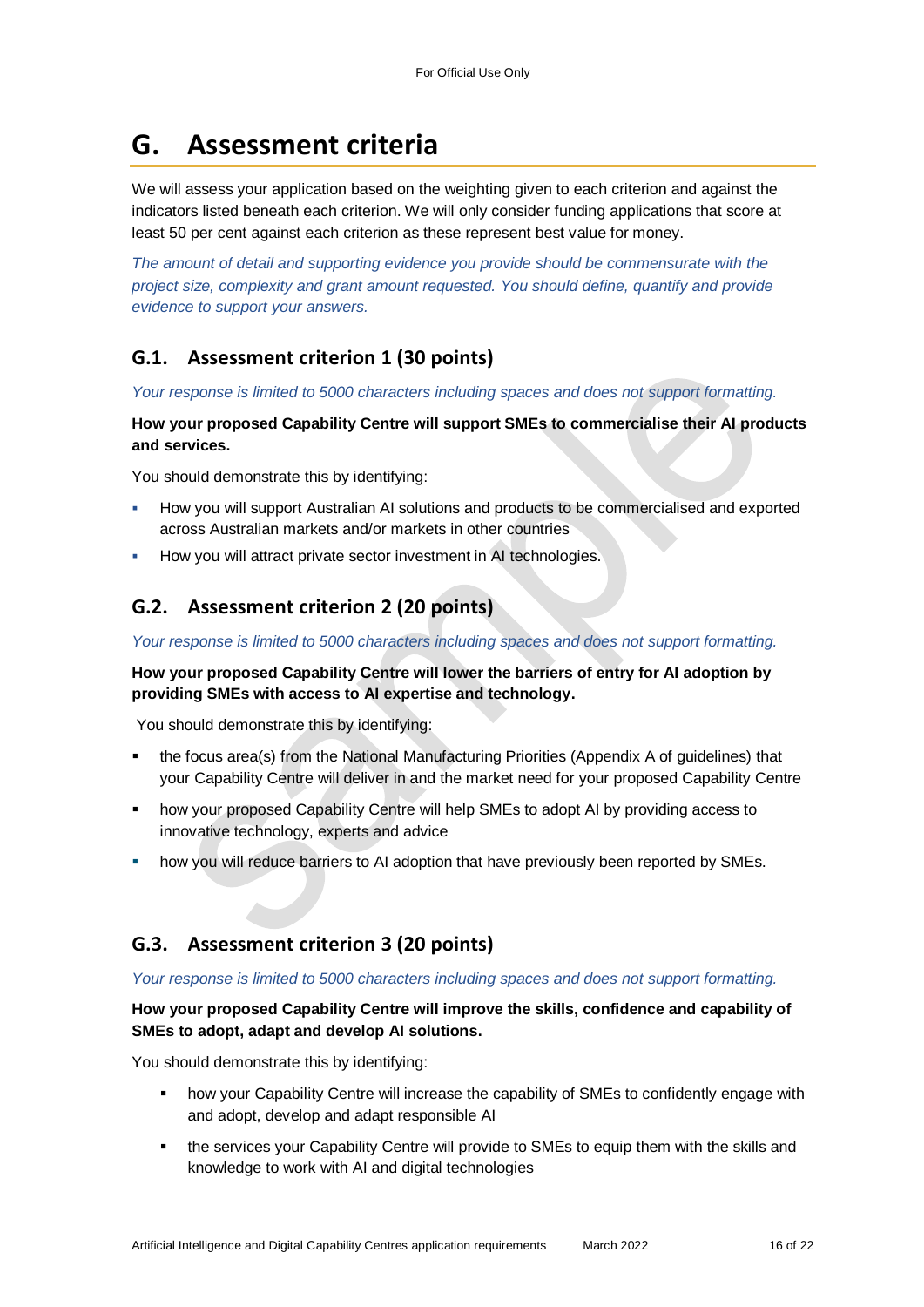how your capability centre will build on an existing technology or manufacturing hub/precinct, university or centre of excellence

## **G.4. Assessment criterion 4 (20 points)**

*Your response is limited to 5000 characters including spaces and does not support formatting.* 

#### **Capacity, capability and resources to deliver the project.**

You should demonstrate this by identifying:

- your team's knowledge, skills and access to resources to effectively manage your project, including your access to personnel with relevant skills and experience
- your access, or future access, to any infrastructure, capital equipment, technology and intellectual property
- your ability to attract additional private sector investment to your Capability Centre
- the ability of your Capability Centre to have broad reach and impact in supporting SMEs to adopt, adapt and develop AI solutions within your focus area(s)
- information on the project partners and their contribution to the outcomes of the centres
- your project plan, including your plan to:
	- $\circ$  manage the project including scope, implementation methodology, market analysis and timeframes
	- $\circ$  mitigate delivery risks (including national and cyber security risks) and secure any required regulatory approvals
	- o secure required regulatory or other approvals
- information on how you intend to meet the collaborative project requirements
- your engagement plan, including your plan to work and engage with the National Artificial Intelligence Centre (NAIC), other Capability Centres, industry, research organisations, international and other stakeholders
- **how you will measure the success of your project**

You must attach a project plan, engagement plan and a detailed project budget with your application. Successful applicants are expected to develop and report against an implementation plan, which includes performance metrics.

## **G.5. Assessment criterion 5 (10 points)**

*Your response is limited to 5000 characters including spaces and does not support formatting.* 

#### **Impact of grant funding.**

You should demonstrate this by describing:

- any additional investment your project will leverage (cash or in-kind)
- how the grant will impact your project scope including the likelihood your project would not proceed without the grant
- the extent to which your project complements, builds on, and does not duplicate existing or planned research and engagement activities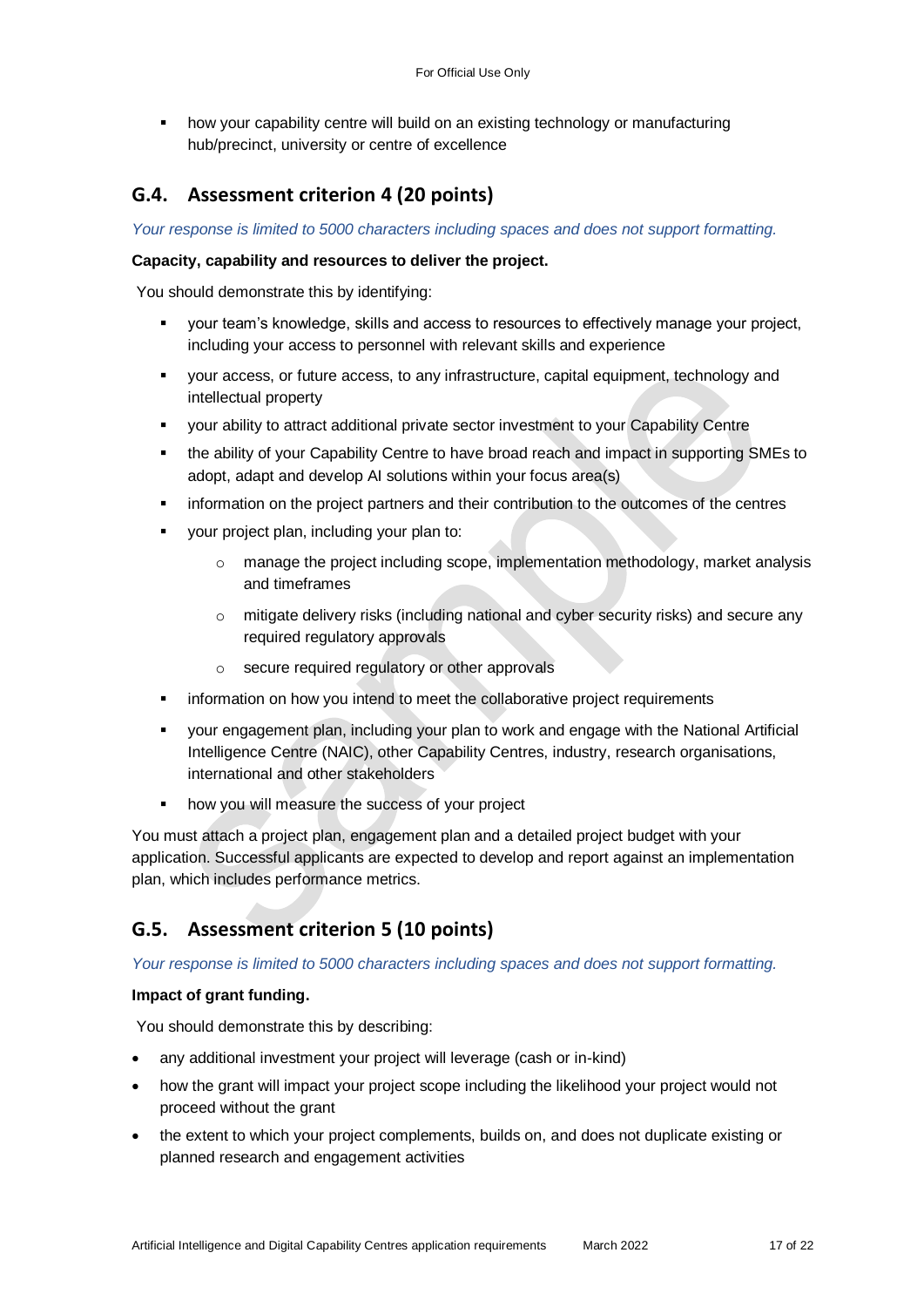- how your Capability Centre will support the AI ecosystem of expertise and capability by working with non-project partners on collaborative projects.
- $\bullet$

# **H. Project partners**

You must provide details about your project partners.

*For details about project partner contributions refer to the grant opportunity guidelines.*

*Each joint application must include amongst its project partners and lead organisation at least one Australian industry partner (such as domestic AI or technology firms)* 

*Applications that include the following project partners will be viewed favourably:* 

- *an Australian innovation precinct or centre of excellence*
- *an Australian research partner (such as universities or research centres)*
- *multi-national technology firm*
- *a large sector-specific firm*
- *a state and territory agency or body.*

You must provide

- Australian Business Number (ABN)
- Other registration number where applicable
- Business address
- Postal address
- Contact details
- Project partner letter of support attached. Letter to include details of partner contributions.

## **I. Bank account details**

#### **I.1. Bank account details**

If your application is successful we will need to set up a payment process to pay your grant. We need your bank account details to do this. If your application is not successful we will not process these details.

We can only pay grant funding to the applicant organisation, who if successful will be party to a *grant agreement with the Commonwealth. You must provide bank account details for this organisation.*

## **I.2. Account details**

Account name

BSB

Account number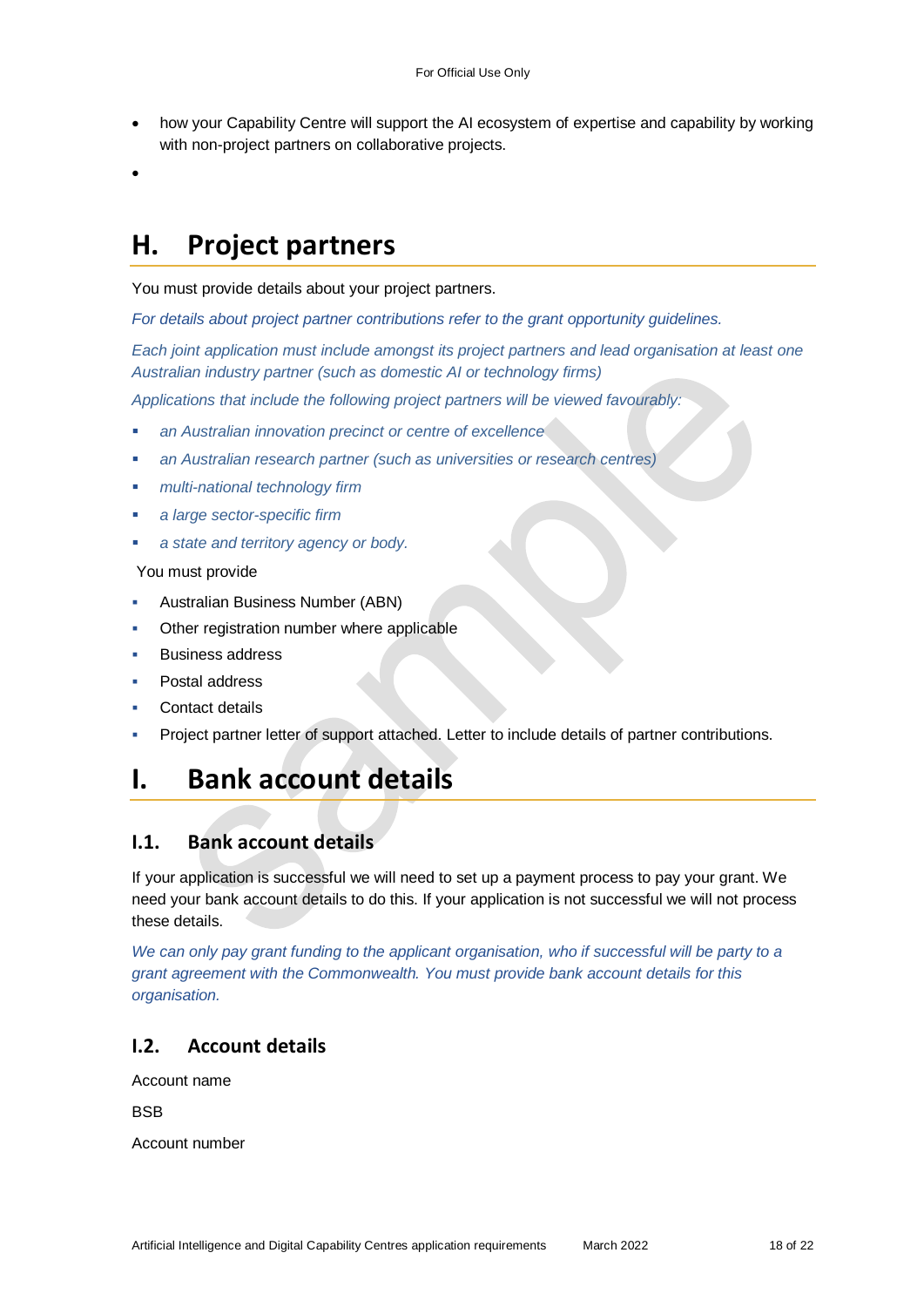## **I.3. Payment contact**

Given name

Family name

Email address

Phone number

# **J. Application finalisation**

You must answer the following questions and add any supporting documentation required.

## **J.1. Conflict of interest**

Do you have any perceived or existing conflicts of interest to declare?

*Refer to the grant opportunity guidelines for further information on your conflict of interest responsibilities.*

If yes, describe the perceived or existing conflicts of interest.

*Your response is limited to 750 characters including spaces and does not support formatting.*

If yes, describe how you anticipate managing this conflict.

*Your response is limited to 750 characters including spaces and does not support formatting.*

## **J.2. Program feedback**

How did you hear about the grant opportunity?

*You may select from a drop-down menu.* 

## **J.3. Additional information**

You must attach the following supporting documentation. You should only attach documents we have requested.

*The total of all attachments cannot exceed 20 MB.* 

*Individual files must be smaller than 2.0mb, and be one of the following types:doc, docx, rtf, pdf, xls, xlsx, csv, jpg, jpeg, png, gif.*

*Filenames should only include letters or numbers and should be fewer than 40 characters.* 

Project Plan

*Include your plan and your key performance indicators used to manage the project, mitigate delivery risks and secure any regulatory approvals*

Engagement Plan

*Include your plan to work and engage with the NAIC, other Artificial Intelligence and Digital Capability Centres, industry, research organisations, international and other stakeholders.*

Detailed Project Budget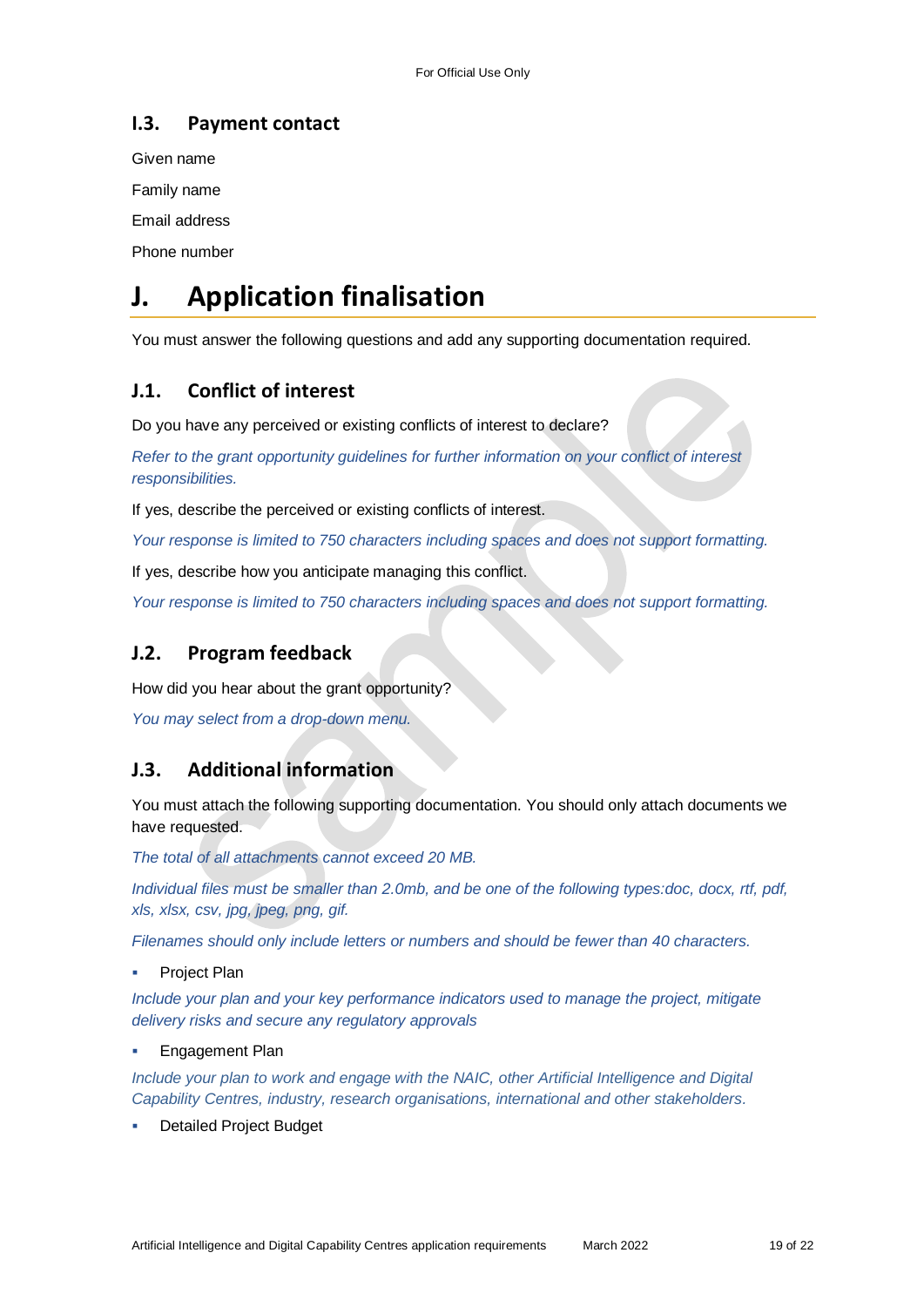## **K. Primary contact**

You must provide the details of a primary contact for your application.

*The primary contact is the person authorised to act on behalf of the applicant. We consider them our primary contact point for all aspects of this application. We will send all email correspondence to this person. If these details change, you must inform us as soon as possible so automated emails can be redirected. The details include*

- Given name
- **Family name**
- Position title
- Email address
- Phone number
- Mobile number
- Primary address

Artificial Intelligence and Digital Capability Centres application requirements March 2022 20 0f 22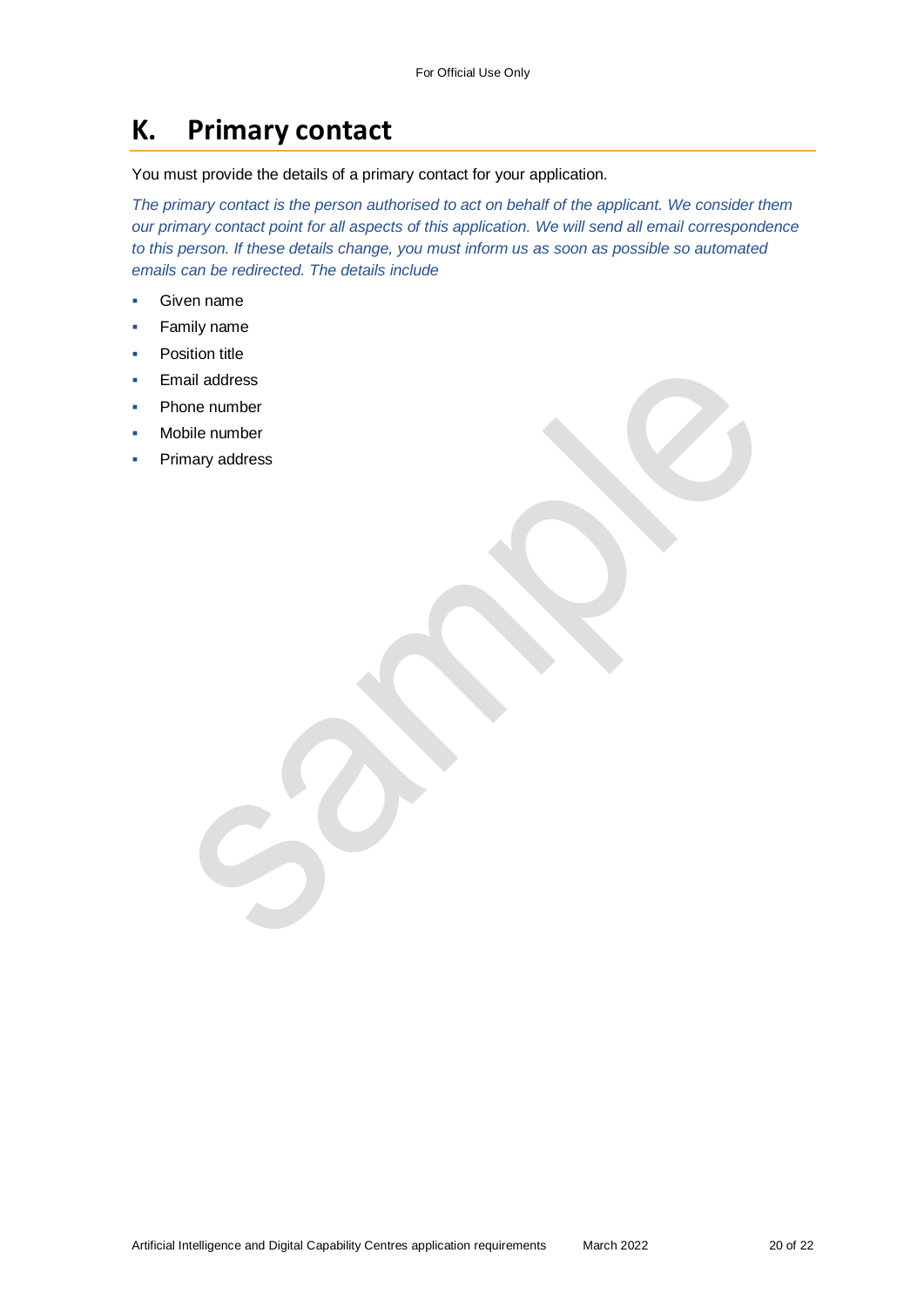# **L. Application declaration**

In order to submit your application you will be required to agree to the following declaration.

### **L.1. Privacy and confidentiality provisions**

I acknowledge that this is an Australian Government program and that the Department of Industry, Science, Energy and Resources (the department) will use the information I provide in accordance with the following:

- [Australian Government Public Data Policy Statement](https://www.pmc.gov.au/sites/default/files/publications/aust_govt_public_data_policy_statement_1.pdf)
- [Commonwealth Grants Rules and Guidelines](https://www.finance.gov.au/government/commonwealth-grants/commonwealth-grants-rules-guidelines)
- grant opportunity guidelines
- applicable Australian laws.

Accordingly, I understand that the department may share my personal information provided in this application within this department and other government agencies:

a. for purposes directly related to administering the program, including governance, research and the distribution of funds to successful applicants

b. to facilitate research, assessment, monitoring and analysis of other programs and activities unless otherwise prohibited by law.

I understand that where I am successful in obtaining a grant, the financial information that I provide for the purposes of payment will be accessible to departmental staff to enable payments to be made through the department's accounts payable software system.

I understand that information that is deemed 'confidential' in accordance with the grant opportunity guidelines may also be shared for a relevant Commonwealth purpose.

The department will publish information on individual grants in the public domain, including on the department's website, unless otherwise prohibited by law.

## **L.2. Applicant declaration**

I declare that I have read and understood the grant opportunity guidelines, including the grant agreement, privacy, confidentiality and disclosure provisions.

I declare that the proposed project outlined in this application and any associated expenditure has been endorsed by the applicant's board/ management committee or person with authority to commit the applicant to this project.

I declare that the applicant will comply with, and require that its subcontractors and independent contractors comply with, all applicable laws.

I declare that the applicant and any project partners are not listed on the [National Redress Scheme](https://www.nationalredress.gov.au/institutions/institutions-have-not-yet-joined) list of institutions, where sexual abuse has occurred, that have not joined or signified their intent to join the Scheme.

I declare that the applicant is not named by the [Workplace Gender Equality Agency](https://www.wgea.gov.au/what-we-do/compliance-reporting/non-compliant-list) as an organisation that has not complied with the *Workplace Gender Equality Act 2012*.

I confirm that the applicant, project partners and associated activities are in compliance with current [Australian Government sanctions.](https://www.dfat.gov.au/international-relations/security/sanctions)